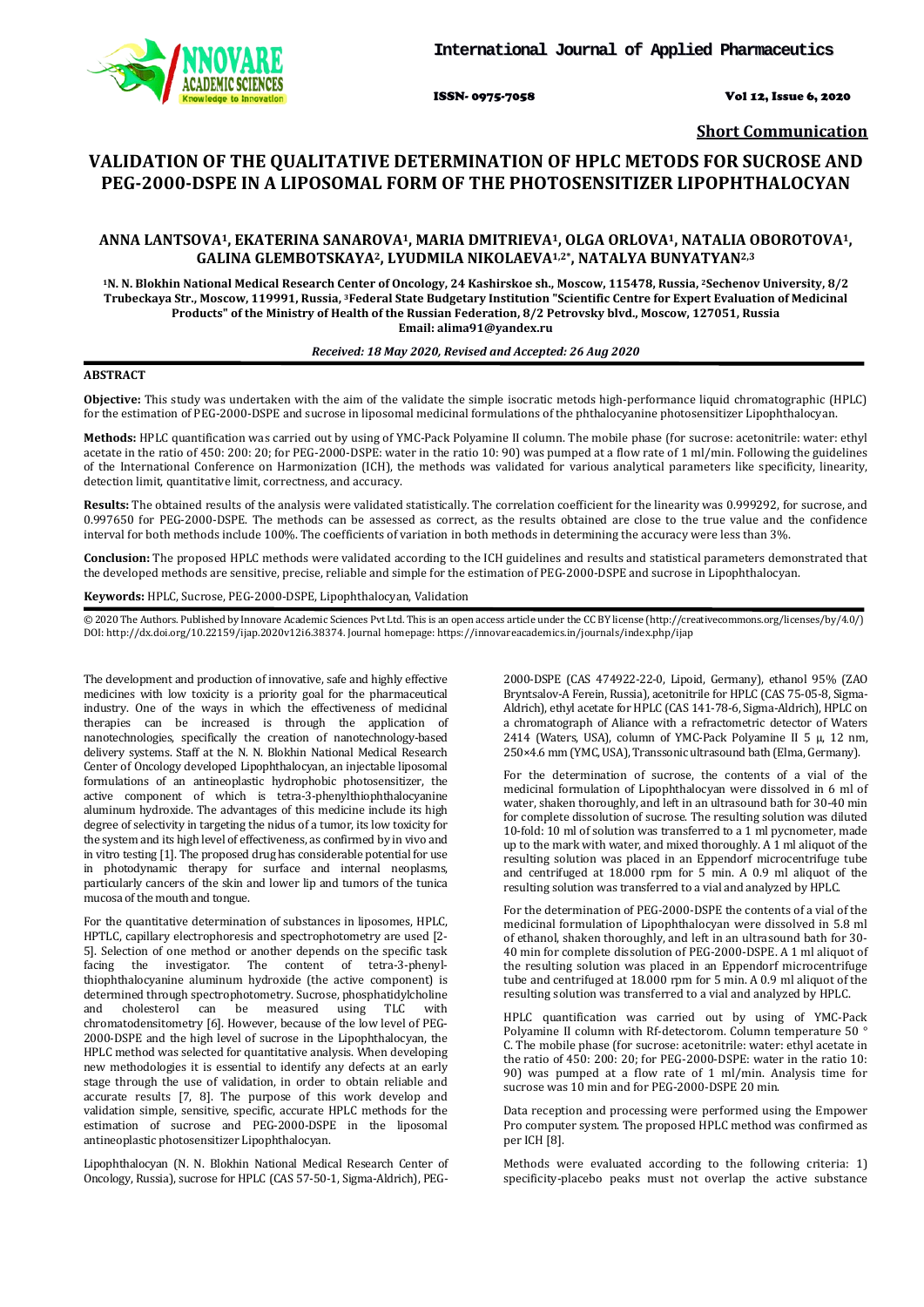peak; 2) detection limit (DL)-the signal: noise ratio must not be less than 5/1; 3) quantitative limit (QL)-the signal: noise ratio must not be less than 10/1; 4) linearity-the correlation coefficient must be R>0,99; 5) correctness-the confidence interval was included 100% of measurements; 6) accuracy-the coefficient of variation of peak areas must be less than 10.



**Fig. 1: Overlay chromatograms of a sucrose standard at a working concentration of 10 mg/ml and placebo**



**Fig. 2: Overlay chromatograms of a PEG-2000 standard at a working concentration of 0.5 mg/ml and placebo**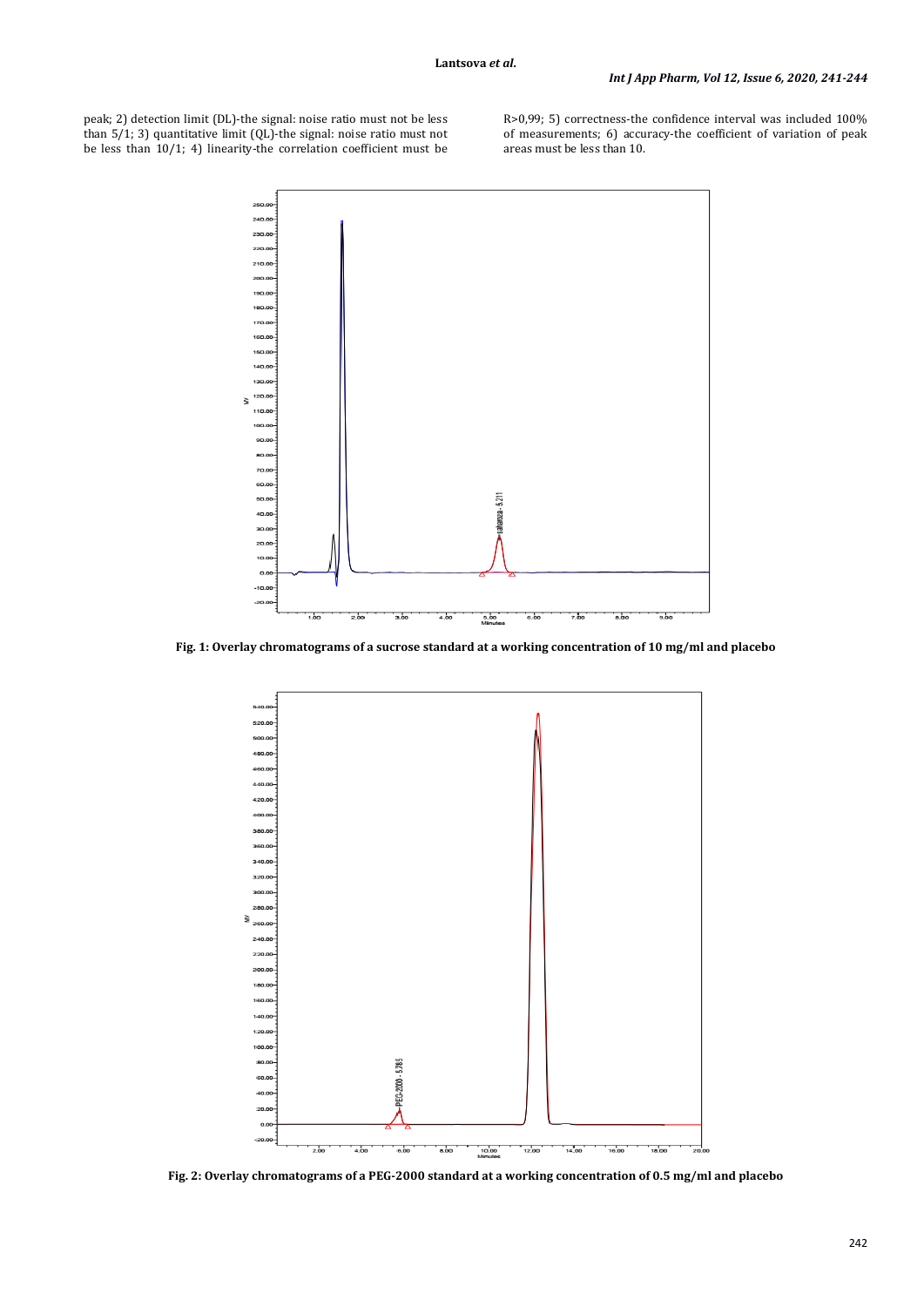Specificity was determined using placebo chromatograms (i.e., the medicinal formulation of Lipophthalocyan without the substance being assayed) and standards for sucrose (fig. 1) and PEG-2000- DSPE (fig. 2). As shown in fig. 1-2, placebo did not produce sucrose or PEG-2000-DSPE peaks. Accordingly, it can be concluded that the method developed is said to be specific [8].

To determine the detection limit (DL) and Quantitative limit (QL) of sucrose, solutions of 0.05%, 0.1%, 0.2%, 0.3%, 0.5% and 1% of the nominal working concentration (10 mg/ml) were prepared. The DL of the sucrose was defined as a concentration giving a signal 5 times higher than the background noise level, and it was established as 0.05% of the nominal working concentration of working standard sucrose (0.5 mg/ml). The QL was defined as a concentration giving a signal 10 times higher than the background noise level, and it was established as 0.1% of the nominal working concentration of working standard sucrose (1 mg/ml).

To determine the detection limit (DL) and Quantitative limit (QL) of

PEG-2000-DSPE, solutions of 0.1%, 0.2%, 0.3%, 0.5% and 1% of the nominal working concentration (0,5 mg/ml) were prepared. The DL of PEG-2000-DSPE was defined as a concentration giving a signal 5 times higher than the background noise level, and it was established as 0.1% of the nominal working concentration of working standard PEG-2000-DSPE (0.05 mg/ml). The QL was defined as a concentration giving a signal 10 times higher than the background noise level, and it was established as 0.2% of the nominal working concentration of working standard sucrose (0.1 mg/ml). The results of determining the DL and QL indicate the high sensitivity of the methods and meet the requirements of the ICH [8].

In order to confirm linearity, calibration curves correlating the concentrations with the peak area were plotted (fig. 3-4) and a correlation coefficient R was calculated. This was 0.999292, for sucrose and 0.997650 for PEG-2000-DSPE. The closeness of the value of the correlation coefficients to 1 indicates a fairly close linear correlation between the concentrations and the peak area [7, 8].



**Fig. 3: The linearity graph of sucrose in the range from 1 to 20 mg/ml**



**Fig. 4: The linearity graph of PEG-2000-DSPE in the range from 0.2 to 0.65 mg/ml**

In order to demonstrate correctness, standard solution samples were prepared, in which the quantities of the components were known. Correctness was calculated as the percentage of consistency between the observed and given quantitative values for the contents

of the samples. On the basis of the results of the research, shown in table 1, the methods can be assessed as correct, as the results obtained are close to the true value and the confidence interval for both methods is 100% [8].

| <b>Sucrose</b>             |              |             | <b>PEG-2000-DSPE</b>       |                   |             |
|----------------------------|--------------|-------------|----------------------------|-------------------|-------------|
| Added concentration, mg/ml | Found, mg/ml | Response, % | Added concentration, mg/ml | Found, mg/ml      | Response, % |
| 1.95                       | 1.953        | 101.2       | 0.2                        | 0.197             | 98.5        |
|                            | 1.947        | 98.8        |                            | 0.215             | 107.5       |
|                            | 1.951        | 100.4       |                            | 0.201             | 100.5       |
| 3.5                        | 3.498        | 99.6        | 0.4                        | 0.408             | 102.0       |
|                            | 3.494        | 98.8        |                            | 0.424             | 106.0       |
|                            | 3.519        | 103.6       |                            | 0.398             | 99.5        |
| 7.7                        | 7.747        | 99.6        | 0.65                       | 0.647             | 99.5        |
|                            | 7.752        | 100.3       |                            | 0.659             | 101.4       |
|                            | 7.751        | 100.1       |                            | 0.652             | 100.3       |
| confidence interval        | 100.28±1.17  |             | confidence interval        | $101.69 \pm 2.36$ |             |